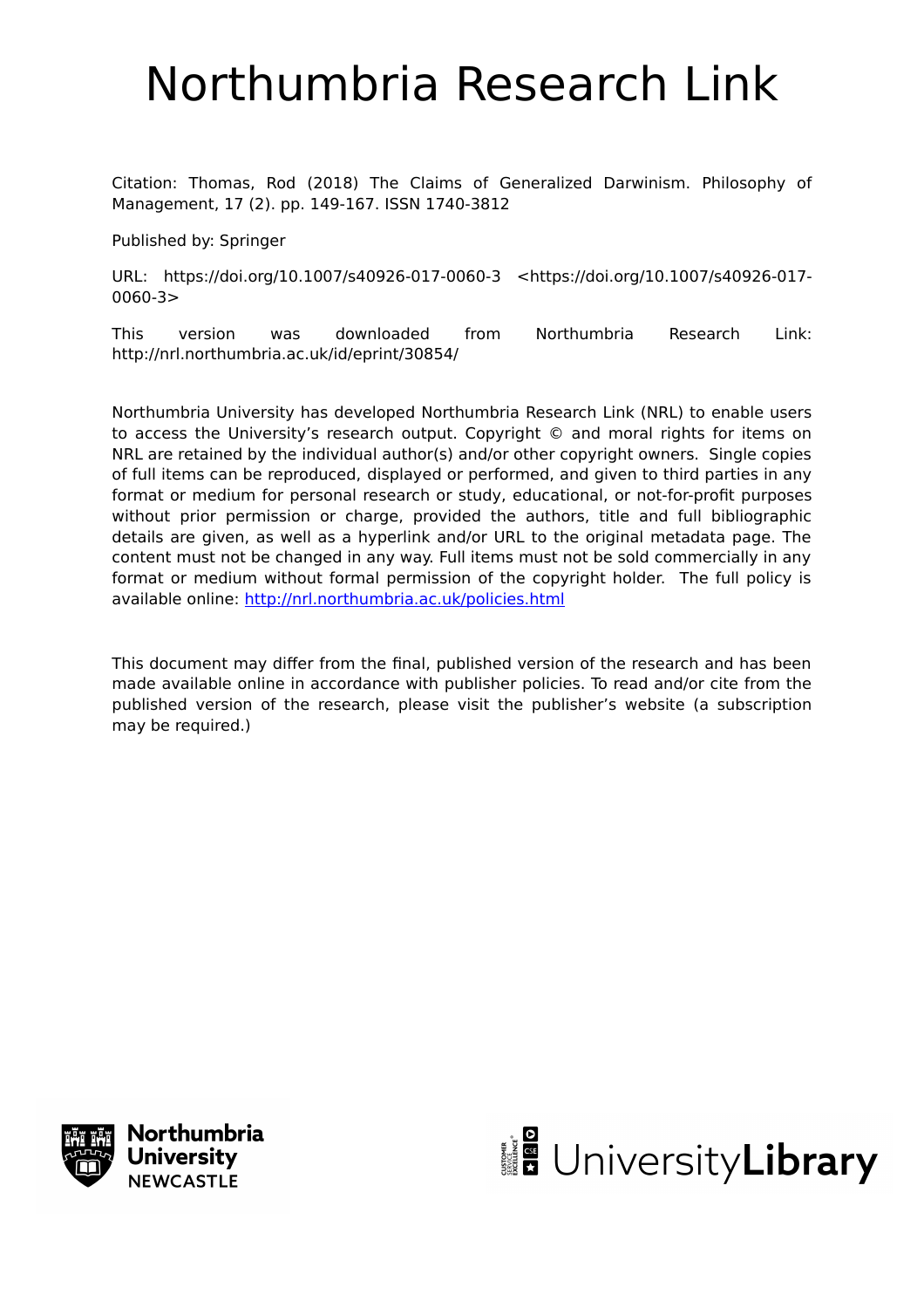## *The Claims of Generalized Darwinism*

Rod Thomas Department of Business & Management Newcastle Business School Faculty of Business and Law Northumbria University Newcastle upon Tyne NE1 8ST UK

Accepted manuscript version of a paper subsequently published with copy editor amendments in *Philosophy of Management*, Springer International Publishing AG. First published online in *Philosophy of Management*: 24 May 2017 The final publication is available at Springer via **[http://dx.doi.org/10.1007/s40926-017-](http://dx.doi.org/10.1007/s40926-017-0060-3) [0060-3](http://dx.doi.org/10.1007/s40926-017-0060-3)**

*Generalized Darwinism (GD) claims to be a conceptual and theoretical framework for researching evolutionary change processes in organizations. This paper examines the claims of GD. It finds that in contrast to Darwin's theory of evolution by natural selection proper, the GD framework is not an explanatory deductive argument form. What it is that GD actually generalizes and intends to explain thereby becomes somewhat moot. It is proposed that the so-called 'generalization' that the GD framework supplies might be best understood schematically. Two general schemata that purport to distil commonalities between processes of organizational evolution and biological evolution are thereby identified. But in considering the applicability of the two schemata to organizational evolution, criticism reveals one to be problematic, whereas the other one, to which the GD programme collapses if the problematical schema is dispensed with, has been long associated with another so-called 'evolutionary approach' to the understanding of social change*: *Sir Karl Popper's 'evolutionary epistemology'. The paper concludes that if the research problem is to account for the evolutionary character of social and organizational change, then theorists need not commit to the GD framework. They may elect to use Popper's evolutionary epistemology instead.*

Key words: Organization, Evolution, Darwin, Popper.

l

## *Introduction: Time, Tide and Evolution*

That *'time and tide wait for no man'* is one of England's ancient proverbs; but the wisdom that it encapsulates is as readily applicable to organizations and entire societies. Who amongst us now knows anything about *Briansk Rail and Engineering* or the *Hohenlohe Iron and Steel* companies? Yet apparently, a century or so ago, these two were amongst the world's largest businesses (Ormerod 2005). Similarly, who amongst us now knows of the *Beothuk* tribe? Apparently, they once inhabited what, with some irony, we now call *Newfoundland*. All these once existed, but no longer; to each the passage of time did not bring 'good tidings'—'tidings' being the events that unfold across time and tide.<sup>1</sup> Many have therefore entertained the idea that it is through time and tide that we go on with our lives, '…pushing in to that tiny bit of the future that our "now" slides into' (Magee 2016 p. 4), always knowing next to nothing about how the organizations in which we may work, or the societies in which we dwell, will change as that future unfolds into the continuum of moments that we call 'now'. What we do know is that the future will inevitably happen, but not, according to the proverb, as a single episode or event, nor in a way that any one man can design or have the power wholly to control. Indeed, English, with its rich etymology, has a word for this idea too. It is derived from the Latin word *'evolutio'*—unrolling. Today, we know it as *'evolution'*.

Quite naturally, social theorists attempt to account for the *evolutionary* character of social change. One such account, that was presented recently as the very latest thought on how to understand what its proponents variously call 'organizational evolution' (Hodgson 2013a p. 973), 'organizational ecology' (Dollimore 2014a p. 282) and the 'evolution of socioeconomic populations' (Dollimore 2014a p. 305) is the research programme of so-called 'Generalized Darwinism'. Generalized Darwinism (GD) makes a very bold claim: that the Darwinian theory of biological evolution may be distilled and generalized

<sup>1</sup> 'Tide' in old English was a word of Germanic origin and it meant a period of time or season. That meaning survives wherever today's English speakers wish 'good tidings' to one another.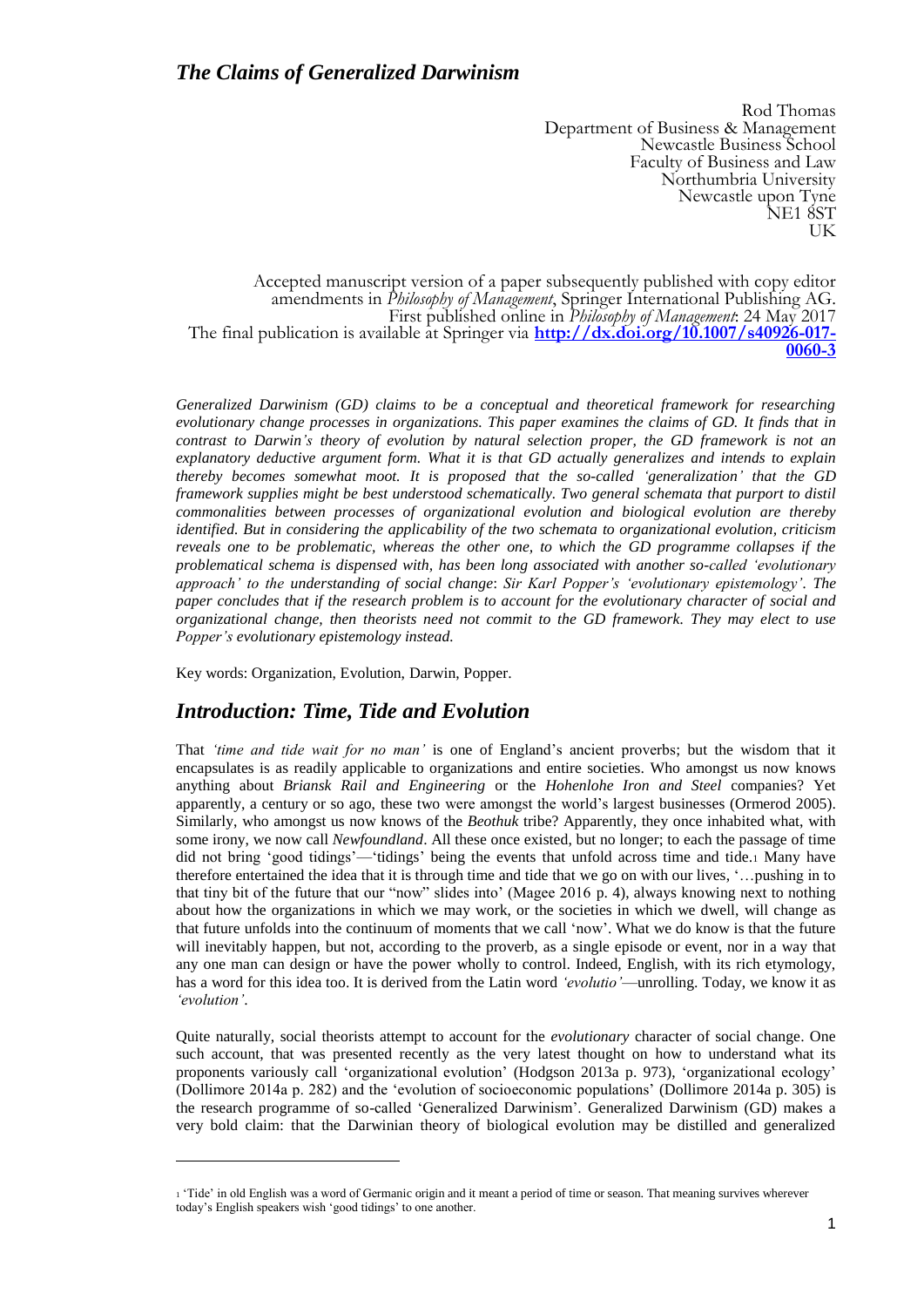beyond biological phenomena. Thus, to GD, social change is 'evolutionary' not only because it continually unrolls to no one's design, it is 'evolutionary' because it also shares commonalities with Darwin's theory of natural selection. A process of socio-economic Darwinian 'organizational evolution' is thereby postulated and held to be worthy of further research, generating a putative research agenda that is based upon its concepts and principles.

Imaginative and bold theoretical conjectures ought always to be welcomed in a science. For only a creative thought can move us from a known problem to an unknown solution. Indeed, scientific explanation has been presented as the '…the reduction of the known to the unknown' (Popper 2002a [1963] p. 83), or the logical derivation of a known fact or known theory from a hitherto unknown generalization or theory of higher universality. And if a conjectured explanatory theory is something that we actually did 'know' all along, but had underestimated by not fully appreciating its explanatory power and reach, then that is also to be welcomed. For this is to discover that the theory had a higher level of universality than was initially realized. Nevertheless, so far as an empirical science is concerned with stopping a falsehood from passing muster, a bold conjecture or idea ought also to be criticized and tested once it has been entertained (Popper 2002a [1963], 2002b [1959], 2005 [1983]; Miller 1994, 2006).

This paper examines the claims of GD. In order to make that task manageable for a paper of this scope, I elect only to examine the recent presentation of GD to the readership of the journals of *Organization Studies* (Hodgson 2013a) and *Philosophy of the Social Sciences* (Dollimore 2014a)*.* These two presentations were both programmatic statements designed specifically to introduce GD to researchers interested in the philosophy of social sciences and organizational studies. Certainly, I found both papers to be long, complex, and packed with footnotes and citations. Consequently, if the proponents of GD are serious about advancing our scientific understanding of processes of 'organizational evolution', then they will surely welcome the critical scrutiny of these specific programmatic statements—for surely that is why they were not only offered, but also offered presumably in their strongest and most carefully formulated form. Here, without losing sight of the papers, I reduce the GD framework that they presented to four more crisply formulated claims. These then become a ready-made hook on which to hang a discussion without it becoming encumbered by references to the original literature that seemingly developed the GD framework, or indeed to the extensive literature on associated topics such as evolutionary economics, organismic perspectives and models of organization, or organismic and evolutionist-type social theories more generally. Both papers have in fact already attracted what I consider to be useful critical commentaries (Scholz and Reydon 2013; Reydon and Scholz 2014), but that criticism was, or so I shall argue, rather too narrow. The principal business of this paper is therefore to add to it and then to offer an assessment of where the GD framework does, and does not, work.

## *The Claims of Generalized Darwinism*

### *Organizational evolution is to be understood as a Darwinian process*

Prior to the development of GD, Geoffrey Hodgson (2013a) considers the usage of the term 'evolution' in organizational research to be conceptually confused, imprecise, and even devoid of meaning. He writes that:

> Many organizational researchers refer to 'evolution' or 'co-evolution' while being insufficiently clear what they mean…Terms such as 'evolution' or 'co-evolution' are often used with gravitas, as if they signify something important; but without further specification they actually mean very little…If generalized Darwinism is rejected, then what is intended by 'evolution' or 'co-evolution' must be clearly specified…persistent misuse and imprecision of terminology have obstructed the introduction of theoretical insights from generalized Darwinism (Hodgson 2013a pp. 973-974).

In contrast, Hodgson (2013a p. 974) claims that a 'generalized Darwinism...can be useful as an overall framework for helping to understand organizational evolution'. It is:

…the only complete over-arching theoretical framework available for understanding worlds with populations of entities that are struggling for locally and immediately scarce resources. No viable alternative general conceptual framework for addressing evolution in complex population systems exists (Hodgson 2013a p. 974).

Similarly, for Hodgson's co-worker Denise Dollimore '…generalized terms now exist that facilitate the conceptualization of Darwinian entities and processes in the socioeconomic domain' (Dollimore 2014a p. 284). She presents these as remedying the defects in a previous attempt to apply Darwinian ideas to the domain of organizational science: the research programme of so-called 'organizational ecology' (Dollimore 2014a). For whereas the programme of 'organizational ecology' had failed to demonstrate its Darwinian credentials *proper* because it had no counterpart to the genetic and reproductive relations that are required to produce a properly Darwinian process of population-level change through biological natural selection (Reydon and Scholz 2009), GD claims that it is able, in a fashion, to do precisely this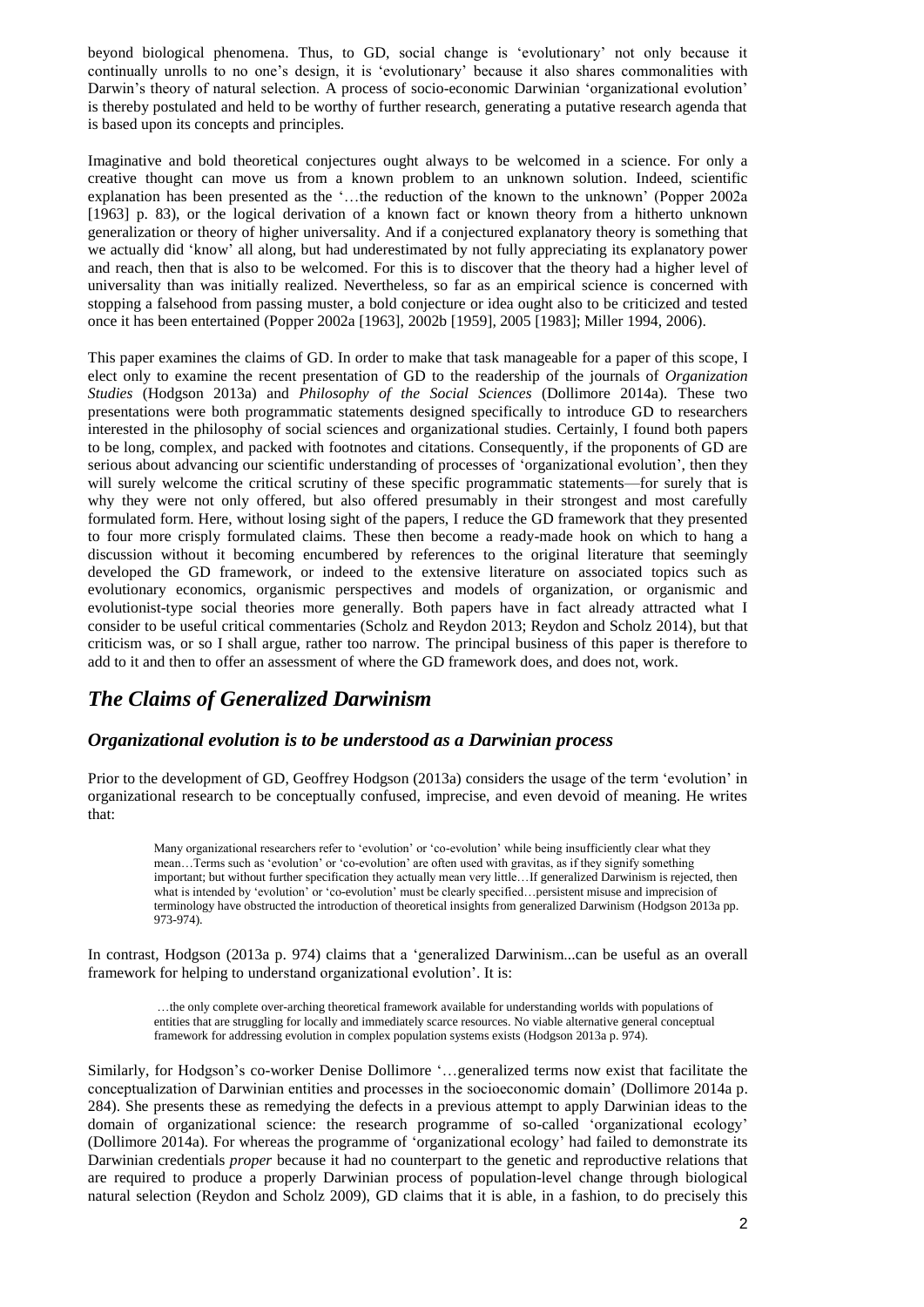(Dollimore 2014a). Moreover, GD claims that it is also able to accommodate the change brought about in an individual organization's characteristics by intentional adaptation to environmental factors at the level of the individual organization, via, for instance, managerial deliberation and volition (Hodgson 2013a; Dollimore 2014a). Thus the GD account of 'organizational evolution' incorporates a so-called 'Darwinian' population-level selection effect *and* an effect created by so-called 'Lamarckian' adaptation. For Dollimore (2014a p. 284; p. 307) this means that:

…organization scientists can finally begin to construct evolutionary accounts that accommodate both selection and adaptation effects in the business world and account for the role of knowledge transmission…The crucial point here is that organizational ecologists need to recognize that adaptation and selection are intertwined, not separate, evolutionary processes. It is correct that adaptation at the population level is the outcome of a selection process, but for an evolutionary explanation of diversity, we must include explanation of the production and replenishment on the variety on which selection operates…By constructing a theory that explicitly models replication and inheritance processes, organizational ecologists will be able to claim a proper Darwinian selection process.

Before considering the content of the 'generalized terms' (Dollimore 2014a p. 284) that purport to substantiate these claims, it will perhaps be useful to digress temporarily from the Hodgson (2013a) and Dollimore (2014a) accounts of GD and recap, in a little more detail than they do, on the logically deductive rudiments of Charles Darwin's (1968 [1859]) theory of biological evolution by natural selection. In simplistic terms, that omit various auxiliary hypotheses needed to make the derivations valid, Darwin's theory had three deductive arguments at its core:<sup>2</sup>

*GRI+LR→SE*

Where: *'GRI'* is a geometrical rate of increase in the population of an organism and *'LR'* are the limited resources to sustain life; the conjunction of these implies a struggle for existence*, 'SE'*.

*SE+M→NS*

Where: *'SE'* is the struggle for existence and *'M'* is genetic mutation (or in Darwin's day, hereditable variation) that is transmitted from generation to generation through the potential to propagate here and now; the conjunction of these implies natural selection, *'NS'*, or the differential loss of differently constituted individuals in the population of organisms.

*NS+T→NR*

l

Where: *'NS'* is natural selection and *'T'* is time; the conjunction of these implies natural retention, *'NR'*, and change in the genetic composition of the population as the generations succeed one another and some disadvantageous variations are selected against.

Darwinian natural selection is therefore to be understood as a process that operates on a *population* of organisms. Also, as already noted, it is a theory that requires auxiliary premises. For instance, that there are regularities in the environment and that the population is relatively isolated. This allows the variants within a gene pool to be selected and differentially propagated, rather than be overwhelmed by an influx of genes from outside the pool. As Donald T. Campbell (1974a p. 415) wrote:

The advances produced in the course of evolution are now seen as due to natural-selection, operating upon a pool of self-perpetuating variations which the genetics of the breeding group provide, and from within this pool, differentially propagating some variations at the expense of others…Considered as improvements or solutions, none of these variations has any a priori validity. None has the status of revealed truth…whatever degree of validation emerges comes from the differential survival of the winnowing, weeding out process.

Campbell memorably distilled the Darwinian evolutionary sequence into a conceptual triplet: '*variation, selection, and retention'* (Campbell 1974a p. 421, 1974b p. 143). And it is here that we may return to the Hodgson (2013a) and Dollimore (2014a) account of GD and the manner in which they substantiate their claim that organizational evolution is to be understood as a Darwinian process.

#### *A Darwinian process must be represented by two generalizations*

GD, as an account of 'organizational evolution', has two pillars. Pillar one is the use of Campbell's (1974a, 1974b) '*variation, selection, and retention'* phrase to support the claim that Darwin's theory of biological evolution may be distilled and generalized beyond biological phenomena, thereby moving toward the meaningful account of 'organizational evolution' that GD promises. Hodgson (2013a p. 978)

<sup>2</sup> Adapted from Flew (1984 p. 37). For a discussion, see for example, Huxley (1974 [1942] Chapter 1); Mayr (1982 Chapter 11); Howard (1982 Chapter 3).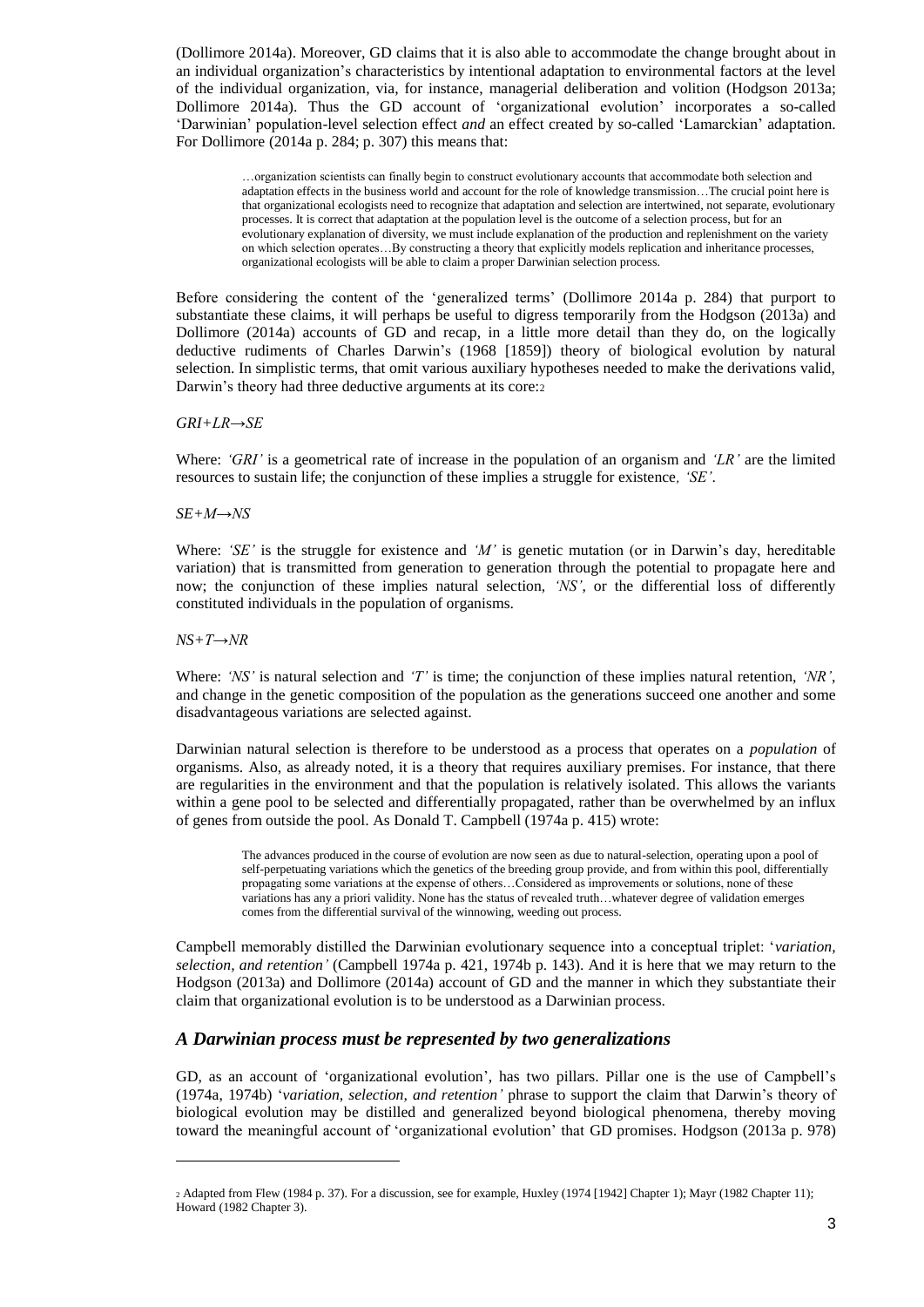calls Campbell's conceptual triplet the 'Darwinian principles of variation, selection and retention'*.* The principles are held to be common to both the social and biological domains and reference is duly made to Donald Campbell (Hodgson 2013a p. 978; Dollimore 2014a p. 301). Pillar two, which was originally developed within modern evolutionary biology to highlight some useful conceptual distinctions within it, is the *replicator-interactor* distinction (Hodgson 2013a p. 976; Dollimore 2014a p. 295). This distinction supposedly enables the identification of counterparties in the social world to the genetic and reproductive relations that are present in the biological world. GD takes both pillars to be 'generalizations' (Dollimore 2014b p. 377; Hodgson 2013a pp. 978-979); hence, a 'Generalized Darwinism'.

Let us examine each pillar in turn.

'Organizational evolution' is supposedly Darwinian not because it is biologically based, but because there is the prospect of 'common ontological features' between 'complex population systems' in both nature and society (Hodgson (2013a p. 978). By 'common ontological features' across 'complex population system', Hodgson would seem to have in mind:

> …sets of individually different and demarcated entities that interact with the environment and each other. By definition they face immediately scarce resources and struggle to survive, whether through conflict or cooperation. They adapt and may pass on information to others, through replication or imitation. Examples of complex population systems are plentiful both in nature and society. They include every biological species…And importantly they include human organizations, as long as organizations are cohesive entities having some capacity for the retention of information. An economic example is an industry involving cohesive organizational entities such as business firms (Hodgson 2013a p. 978)<sup>3</sup>

This idea of 'ontological communality' between 'complex population systems' (Hodgson (2013a p. 973, p. 978; see also Dollimore 2014a p. 302) thereby enables GD to transport its 'Darwinian principles' of *'variation–selection–retention'* from the biological world to the social world:

> …the evolution of a complex population *must* involve the three Darwinian principles of variation, selection and retention…These abstract principles do not themselves provide all the necessary details, but nevertheless they must be honoured, for otherwise the explanation of evolution will be inadequate. In particular, investigations into complex populations must address (a) the sources of replenishment of variety in the population (b) how information is passed from one entity in the population to another, and (c) why some entities are more successful in surviving or passing on information than others (Hodgson 2013a p. 978 [emphasis in original]).<sup>4</sup>

Thus, GD claims that the principles of *variation, selection and retention* apply wherever there are mechanisms to enable (a), (b) and (c) above. And in pursuit of the identification of those mechanisms, GD adds a second pillar to support its account of 'organizational evolution': the neo-Darwinian *interactor-replicator* distinction (Hodgson 2013a; Dollimore 2014a). To GD, the applicability of this distinction also represents a 'generalization' across the social and biological domains. Hodgson explains that modern neo-Darwinian biology identifies the genotype as a mechanism for storing and passing on information, how it is hosted by a phenotype, and how it guides the development and behavior of the phenotype in its interaction with the environment (Hodgson 2013a p. 976; see also, Dollimore 2014a pp. 295-296). Consequently, the genotype is a *replicator* and the phenotype is an *interactor*. Environmental interaction selects the interacting entity, causing the replicator to be differentially reproduced (Dollimore 2014a pp. 295-297). In biology, the *interactor-replicator* distinction is therefore a conceptual one; it is designed to emphasize the *function* of the genotype and phenotype in natural selection: what gets selected and what thereby gets differentially retained and perpetuated. But this being a conceptual distinction, GD proceeds to claim that it may be applied abstractly to *any* complex population system of individually different and demarcated entities that possess a potential to pass information to one another and which interact with each other in a resource-constrained environment, including, as claimed previously, an industry involving cohesive organizational entities such as business firms. Hence the *interactor-replicator* distinction, or so it is claimed, is applicable to businesses and organizations:

The term replicator is a generalization of genotype, and the interactor is a generalization of phenotype…These concepts are important when we address social entities hosting information-retaining and developmental mechanisms…an interactor (is) a relatively cohesive entity that hosts replicators and interacts with its environment in such as way as to lead to changes in populations of interactors and their replicators. Social organizations are obvious candidate interactors (Hodgson 2013a p. 976).<sup>5</sup>

And to emphasize the commonality with biology, the parallel process in biology is emphasised:

1

<sup>3</sup> See also, Denise E. Dollimore, (2014a p. 291).

<sup>4</sup> See also, Dollimore, (2014a pp. 301-303)

<sup>5</sup> On the identification of interactors, Dollimore (2014a p. 296) is more categorical: 'In biology this is the organism, and in the business world, this is the organization of the firm'.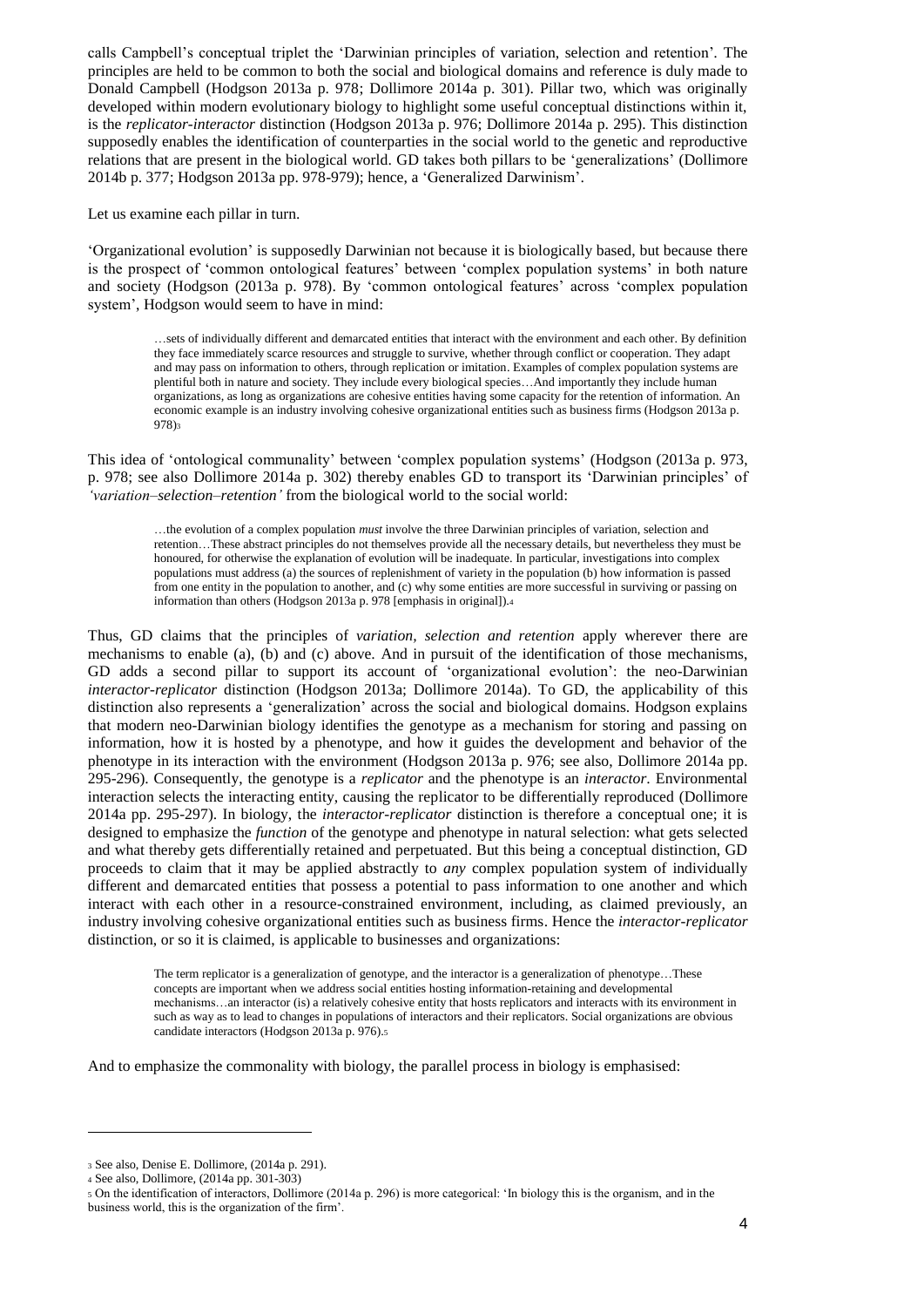A genome is a biological replicator. But there are other replicators, such as routines in organizations…which also hold information and guide behaviour. Replication refers to the passing of such problem-solving or developmental information from one entity to another. Replication and inheritance are treated as synonyms…the mechanisms of replication are very different in the biological and social spheres. But some crucial problem-solving information is copied and transmitted from organization to organization, and this amounts to social replication (Hodgson 2013a pp. 976-977).<sup>6</sup>

As can be seen from this quotation, GD has a name for what is produced by the '…crucial problemsolving or developmental information': 'routines'. Routines '... refer to capabilities of organizational teams to carry out sequences of actions. Routines are hosted by organizations as their interactors' (Hodgson 2013a p. 977). More specifically:

Routines may be defined as organizational dispositions to energize conditional patterns of behaviour within teams, involving repeated sequential responses to cues that are partly dependent on social positions in the organization…Establishing a routine in a firm means building or using internal relations and positions that enable sequential behaviours. These in turn help to develop particular habits and other conditional dispositions among individuals (Hodgson 2013a p. 980).

According to Hodgson (2013a), the transmission of routines from organization to organization happens in two ways. Firstly, a routine may be *diffused* over existing organizations by means of imitation procedures. Secondly, a new organization may *inherit* its routines through a spin off or a franchise arrangement:

…the difference between the *diffusion* of routines from organization to organization, on the one hand, and their *inheritance* through business spin-offs is crucial…This difference becomes clear through the replicator-interactor distinction, where routines are the replicators and organizations the interactors. Both processes involve replication. But diffusion involves existing interactor B copying a routine from interactor A. By contrast spin-offs mean that interactor A itself leads to the creation of a new interactor B, which carries some routines from its parent (Hodgson 2013a pp. 982-983).

And what the 'diffusion' and 'inheritance' of routines helps to develop, as noted above, are habits in the living, breathing organisms of a social organization:

Habits are the most elementary replicators in social evolution. They are learned dispositions to behave in a particular way in a particular circumstance. They are hosted by individuals (their immediate interactors)…The process of habit replication relies on behavioural imitation. In all cases of habit replication, and unlike genes in biology, there is no direct copying from replicator to replicator (Hodgson 2013a p. 977).

Thus, for GD, the abundance of business routines, as a store of copy-ready information that is capable of guiding the development of an organization, is taken to be an important factor in the growth of the modern economy and in the shaping of worker behaviour within it. Indeed, the role of routines is illustrated by a "…'routines as genes' metaphor" (Hodgson 2013a p. 977). Hodgson (2013a pp. 981-982) proposes that it is necessary that '…copy error during replication is minimized', but that if this is done by '…cloning existing arrangements exactly as possible' then '…tried and tested knowledge' can be disseminated across an economy by 'business replication strategies'; the practices of several retail and service business such as Intel, McDonalds, Ikea, Novotel are mentioned to support this contention (Hodgson (2013a p. 982).

#### *The generalizations allow for organizational-level adaptation*

Yet the question arises as to how this exact 'cloning' image fits with the first element of the triadic *'variation-selection-retention'*. A part of the answer would seem to be that the 'replication strategies' of routines do not produce uniform outcomes. Hodgson (2013a p. 981) writes that there is a '…difference between the information encoded in the replicator and its context-dependent expression in the developing interactor' and that '…small differences in adaptive capacity from firm to firm may be crucial to survival' (Hodgson 2013a p. 981). As to the origin of the 'small differences', Hodgson thinks that they can be the product of other routines, such as strategic scenario planning, that encourage 'the innovation of routines' thereby making the first-order routines more adaptable: 'Scenario planning involves routines to encourage the innovation of routines and to make existing routines more adaptable' (Hodgson 2013a p. 983). But, the claim that a routine may alter another routine raises the prospect of either an infinite regress of hierarchically-organized routines or some form of overarching master routine. Neither Hodgson nor Dollimore acknowledge this difficulty, but in any event they avoid it. This is because they also claim that '…firms can alter their routines (replicators), whereas (outside modern genetic engineering) no biological organism can manipulate its genes (replicators)' (Hodgson 2013a p. 983); and that '…emphatically, habits and routines do not imply the absence of choice' (Hodgson 2013a p. 984; see also, Dollimore 2014a pp. 307-308). In short, there is also variety proliferation by means of the '…learning and intentional decision making of organizational leaders' (Dollimore 2014a p. 308). This enables the

l

<sup>6</sup> See also, Dollimore (2014a pp. 296-297).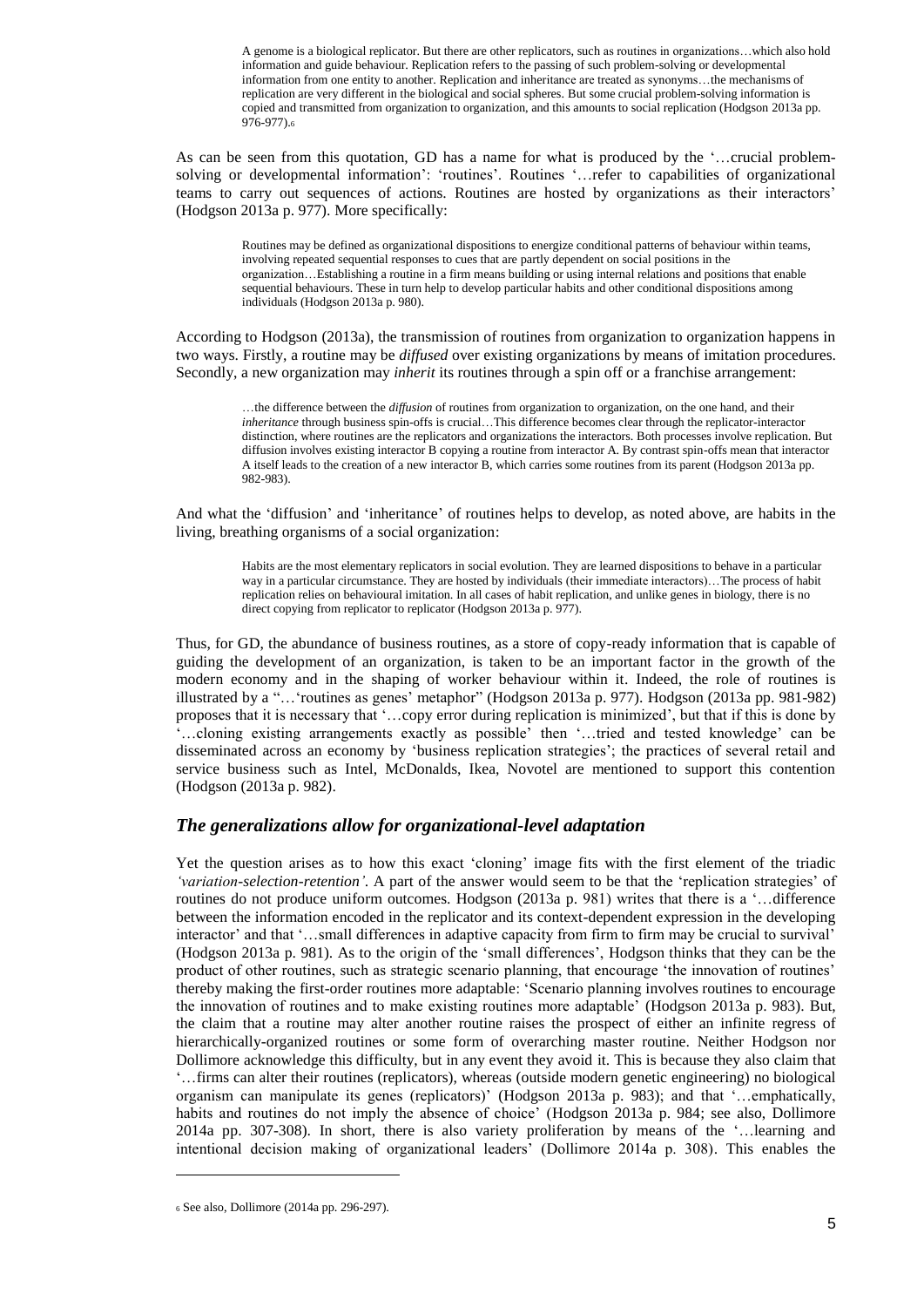deliberate adaptation of organizational routines to environmental factors within any particular organization.

> We may define organizational adaptability as the capacity of an organization to change its strategies, structures, procedures or other core attributes, in anticipation or response to a change in its environment, including changes in relations with other organizations (Hodgson 2013a p. 980)

#### *The generalizations allow for population-level organizational selection*

The *interactor-replicator* distinction, as the second pillar of GD, is supposed to enable a meaningful account of 'organizational evolution' to be placed atop it; an account that Hodgson thinks may quite properly be called 'Darwinian':

The identification of distinct social replicators and interactors is a key step in elaborating the proposition that abstract Darwinian principles apply to evolution in both nature and society (Hodgson 2013a p. 979).

And this is because population-level selection occurs:

Selection occurs because organizations differ both in their inherent characteristics and their local environments. Some firms go bankrupt. Some are so successful that their routines are copied by other firms. Others lead to successful spinoffs. In principle, such differential success and replication amounts to selection…Selection is a major reason for changes in the overall profile of a population of organizations (Hodgson 2013a p. 979).<sup>7</sup>

And to emphasize that this is a so-called 'generalized Darwinism', we are once again reminded of the different albeit similar process in biology:

…selection does not operate on genes themselves. Selection operates on entities whose development was guided by genetic replicators in an environmental context. The objects of selection are interactors. Selection leads indirectly to changes in the population of hosted replicators…Although the detailed processes are very different, similar remarks apply to organizations and the replicators (habits and routines) that they host. Selection operates directly on organizations and individuals, which individually are outcomes of development in particular contexts (Hodgson 2013a p. 980).

## *Two Critics, Two Criticisms*

Marcus Scholz and Thomas Reydon (2013) supply an insightful critique of Hodgson's (2013a) paper. They press two principal criticisms against it. First, they ask what exactly it is that GD seeks to explain if GD is the *explicans*, then what, precisely, is the *explicandum*? Second, they question GD's Darwinian credentials by highlighting its failure to supply an adequate account of how organizational populations or 'species' are to be identified—given that a biologist's notion of a reproductive community would seem to be inapplicable to organizations. The duo emphasize that a population of organizations cannot be defined as a *set* whose members share some common traits; for in a population that is so defined, no fundamentally novel traits can be the subject of population-level selection without placing the organization *outside* the population.

Hodgson (2013b p. 1002), in his response to the first element of this critique, characterized GD as '…an overarching meta-theoretical framework for…developing theoretical explanations' and not a '…complete theory to explain specific phenomena' (2013b p. 1003). To him, it is '…a repository for contingent auxiliary theories and models…a general framework in which additional and context specific explanation may be placed' (2013b p. 1003). As for Scholz and Reydon's other criticism—the identification of a population of organizations—Hodgson reiterated the importance that GD places upon the '*replicatorinteractor*' conceptual distinction and the possibility that in the social world routines may be replicated by either 'diffusion' or by 'inheritance' (2013b pp. 1003-1004). Hence, for Hodgson:

> Given these possibilities, one option would be to define a species-population of organizations as a set where every member can potentially transfer a routine to or from one other member, by diffusion among existing organizations or by the creation of a new organization (Hodgson 2013b p. 1004).

Subsequently, in an exchange with Dollimore, the criticism that GD lacks properly Darwinian credentials was elaborated by Reydon and Scholz (2014). They stressed the importance of a reproductive community to Darwin's theory of natural selection in biology; that is, that natural selection is a process that operates on a population of organisms as the individuals that comprise it either fail or succeed to reproduce their likeness over time. Thus, in a properly Darwinian process, the differential survival of interactors in an environment must cause, over time, a differential perpetuation of the replicators that they host.

1

<sup>7</sup> See also, Dollimore ( 2014a p. 303).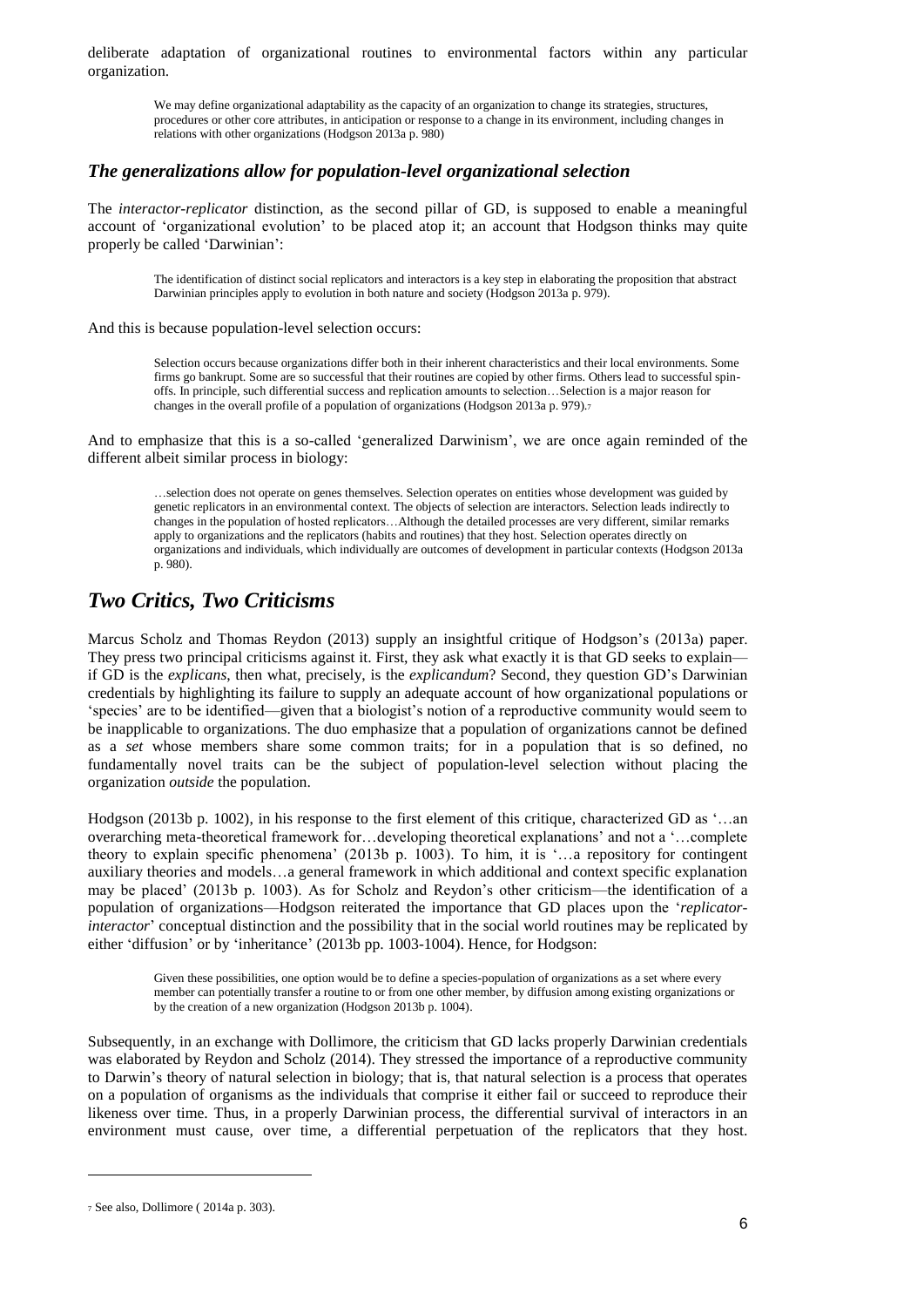Furthermore, they stressed that the reproductive community must be relatively isolated for the logic of Darwinian natural selection to take effect. The duo argued that:

Biological populations are the systems *within which* replicators can multiply and minute beneficial variations at the replicator level can accumulate to cause novel traits. The existence of reproductive relations between interactors and of populations of interactors as comparatively stable and buffered reproductive systems thus is crucial for the occurrence of Darwinian evolution…Explaining how routines are transmitted between organizations will not solve the problem. Rather the problem is that successful organizations (interactors) do not give rise to offspring organizations that closely resemble their "parents"—that is, that organizations do not "breed true" and, indeed, do not breed at all. There is no reason to think that routines are transmitted preferably to organizations of the same kind or set…organizations or firms are interactors in the weak sense of entities interacting with their environment, but they are not interactors of the right sort, that is, interactors capable of forming evolving populations, because they do not reproduce their kind (Reydon and Scholz 2014 pp. 370-371 [emphasis in original])

In her reply, Dollimore (2014b) found no reason to address Reydon and Schulz (2014) observation that reproductive communities must be stable and buffered (i.e. relatively isolated) for differential retention to take effect over time. She argued that 'Slavish adherence to biological analogy for elements of this generalized conceptual structure is simply not necessary nor is it helpful' (Dollimore 2014b p. 378). Dollimore proceeded to elaborate how the replication of a routine can occur. Seemingly she thinks that none of the following involve a biological analogy:

Spin-off enterprises offer clear examples of firms giving rise to *offspring* firms that closely resemble their *parents*… recent research on spin-offs… highlights the importance of *inherited* know-how from the *parent* firm (Dollimore 2014b p. 379 [emphasis added]).

Franchises offer another example of firms giving rise to new firms that resemble the *parent* (Dollimore 2014b p. 380 [emphasis added]).

Finally, mergers and acquisitions can be seen as a form of *"mating"* (Dollimore 2014b p. 380 [emphasis added]).

#### *Without Answers*

My own sense is that the Scholz and Reydon critique of GD is effective, but that it is rather too narrow. It leaves many questions concerning the status and content of GD unasked and therefore without answers.

For instance, Scholz and Reydon (2013) ask what it is that GD seeks to explain. But their question ought really to prompt another: what is the logical and scientific status of GD in comparison to Darwin's own theory? They do not explicitly pose this question and Hodgson (2013b p. 1003) is therefore able simply to reiterate his view that GD is a 'meta-theoretical framework' or 'general framework in which additional and context specific explanation may be placed'. Thus Hodgson (2013b) dismisses the expectation that the detailed processes of 'organizational evolution' ought to correspond to the details of Darwin's theory. In turn, my own sense is that this would seem to make the basis of Schulz and Reydon's criticism of GD to be purely verbal. That is, a dispute over just how much a theory must resemble Darwin's own before it may legitimately be called 'Darwinian'. But if this is a fair characterisation of Hodgson's response to Scholz and Reydon (2013) then their exchange requires a denouement. For an underlying question remains: what is it that GD 'generalizes', or more specifically, what is the *scientific status* of its purported generalizations in comparison to Darwin's own theory of natural selection?

Equally, for Scholz and Reydon (2013), a properly Darwinian process of population-level selection requires a stable and buffered reproductive community with ancestor-descendent and mating relations between its members. Organizations, they claim, do not meet these criteria. So the strength of what I have called the 'second pillar' of the GD account of 'organizational evolution'—the *interactor-replicator* distinction—is to them completely undemonstrated. But, in their respective responses, Hodgson and Dollimore simply reiterate their view that the so-called 'diffusion' and 'inheritance' of business routines in a resource constrained environment are sufficient to establish a population-level selection process wherever there are organizations capable of imitating one another, or wherever there are organizations capable of establishing new organizations through franchise, merger, or spin-off arrangements. But this stand-off also leaves many questions unasked and therefore without answers. In particular, if the *interactor-replicator* pillar of the GD framework is dispensed with—Ockham's razor style—then the first pillar, the so-called Darwinian principles of *variation-selection-retention,* would seemingly, in some sense, remain. So might GD's notion of the 'diffusion' and 'inheritance' of routines be conceptualized using these terms alone? And, if so, in what sense might that account also be called *'evolutionary'*, perhaps even a *'Darwinian'* theory of 'organizational evolution', and perhaps even a *'generalization of Darwin'*, but perhaps not a *'Generalized Darwinism'*?

Next, I shall attempt to answer these various questions.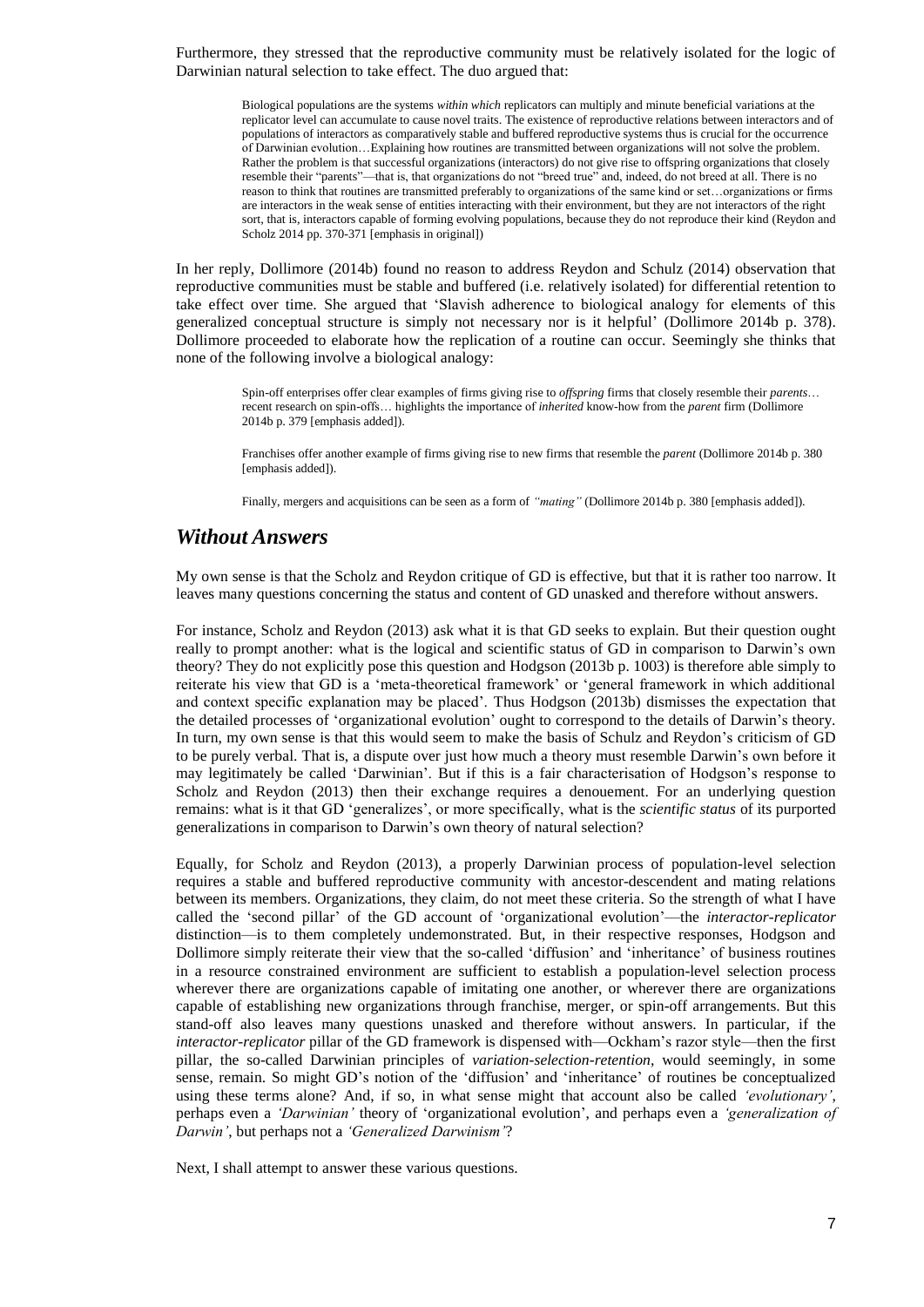## *The Scientific Status of Generalized Darwinism: Schemata or Testable Hypothesis?*

As previously noted, Charles Darwin (1968 [1859]) used a deductive argument to explain the mechanisms of evolutionary change in a biological population. His argument thereby contained an explanation of phenomena that are empirically observable. For instance, phenomena such as the extinction of life forms, the divergence and increased differentiation in the structure and behaviour of life forms, the teeming variety of life on earth. All importantly, Darwin's deductive argument showed how seemingly designed or mind-directed phenomena may be the product of chance variation and natural selection. Consequently, many of Darwin's more colorful terms are best understood metaphorically—for nature knows nothing of a *struggle for existence* nor of a process of *natural selection*. What exists are material organisms which leave offspring. And Darwin's theory, in a nutshell, is that some organisms are more likely to leave offspring than others (Flew 1984; Popper 1999).

Antony Flew (1984 p.17), in his assessment of the philosophical and scientific status of Darwin's theory, had little hesitation in classifying it as 'truly scientific'. He used Karl Popper's (2002b [1959]; 2005 [1983]) proposed criteria of *falsifiability* to demarcate those statements that belong to an empirical science from those that do not. For instance, Flew argued that if Darwin's theory were true then evidence of extinction and something other than present life forms would be implied by a fossil record (Flew 1984 p. 18). Also, for Flew (1984 p. 25), the theory of natural selection prohibits the retention of any characteristic that places a species at a competitive disadvantage in the struggle for existence.

Nevertheless, Karl Popper, the originator of the *falsifiability* criterion for demarcating science from metaphysics, was more circumspect in his assessment of Darwin's theory (Popper 2002c [1974]; Popper 1987). Popper (2002c [1974]) viewed Darwin's theory as a system of conjoined statements with the hypothesis of natural selection at its core. Consequently, for Popper, how to distinguish what is predictable by *that* specific hypothesis from the gradual change that genetic mutation would entail *with* or *without* natural selection presents a difficulty. One might say, as did Flew (1984), that with natural selection such change cannot be, over time, disadvantageous in the struggle for existence. But another problem that Popper (2002a [1974]) identified was how to define the retention of disadvantageous changes if non-retention is also the very definition of a change being disadvantageous. On the other hand, Popper (1987) noted that if Darwin's theory is formulated more boldly as a series of strictly universal statements—for instance, that *all* complex organs and *all* forms of behavior have evolved by natural selection because they are useful to survival—then it would seem to be refuted by those organs and behavioral programs whose retention has not been attributed to natural selection. That said, Popper was fascinated by Darwinian biology and wrote that '…the theory is invaluable. I do not see how, without it, our knowledge could have grown as it has done since Darwin' (Popper 2002c [1974] p. 199).

GD, in comparison, does not wrestle with these difficulties because it only ever gestures toward the explanation of any particular state of affairs. Although Hodgson (2013a p. 979) may compare its generality to the way that Newton's laws of motion apply to billiard balls, spacecraft and planets, he fails to formulate an explanation of any particular state of organizational affairs in the form of a deductive argument with testable implications. The supposed 'general framework' that GD supplies is not derived from a strictly universal statement and Hodgson's preferred label for it—'meta-theory'—does not make GD a higher-order explanatory theory or a theory of greater universality to Darwin's own. Crucially, in that sense, GD does not encompass Darwin's theory and more besides.

My own sense is that it is Dollimore who comes closest to disclosing accurately GD's scientific status. In discussing what it is that makes GD a 'generalization', she writes:

Whereas analogy is about mapping knowledge from one domain to another, generalization resists any analytical bias and begins by observing complex mixes of different entities, processes, and systems of relations and striving to identify essential features held in common. In this way, scientists draw out general principles unconstrained by the detailed mechanisms of any one domain and then formulate these at fairly high levels of abstraction (Dollimore 2014b p. 377).

Aside from her implicit claim that generalizations rest upon an inductivist empiricist method, which for present purposes may be ignored, Dollimore's description fits with my own sense that GD is comprised of 'schemata'. By a 'schema' I mean some form of conceptualization that suggests that different things or processes have something in common. Although neither Dollimore nor Hodgson use this term, it is schemata, I think, which GD supplies with its *'variation-selection-retention'* conceptual triplet and its *'interactor-replicator'* conceptual distinction. Such schemata, of course, do not specify a mechanism of change for any particular phenomena because they are not, in and of themselves, explanatory theories *of* a particular phenomenon. A theory, however, may fall under the rubric of a schema—as is demonstrated by the fact that the *'variation-selection-retention'* triplet was used by Donald Campbell (1974a p.421, 1974b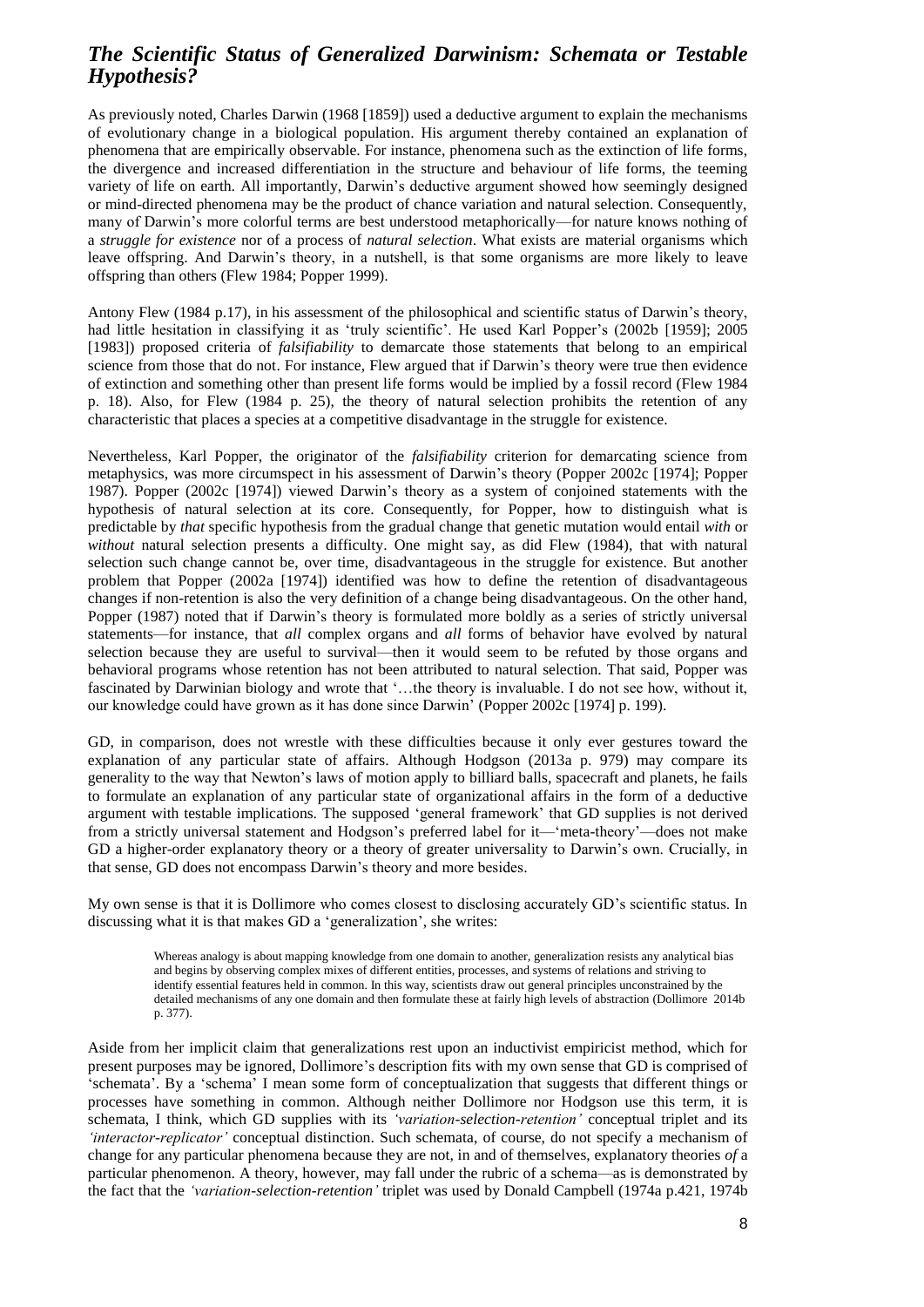p.143) to capture the similarity between Darwin's theory of evolution by natural selection and Popper's philosophy of science and methodology of empirical falsification.<sup>8</sup> In Popper's philosophy of science, there may be an unjustified and unjustifiable heterogeneity of theoretical forms that are freely conjectured by the human mind, a systematic, critically-eliminative, winnowing and weeding-out from among the variations, and the retention of selected variations. And just as in Darwin's natural selection hypothesis, the question as to whether a retained theory is in some sense justified is as irrelevant as any question about whether any biological mutation is justified—mere survival does not guarantee the future of the survivor (Bartley III 1987). In Popper's (2005 [1983] p. 64) terms:

…like Darwin, I did not assume that something (whether an animal or a theory) that has shown its fitness to survive tests by surviving them has shown its fitness to survive all, or most, or any future tests. In fact, I believe that a theory, however well tested, may be refuted tomorrow—especially if somebody tries hard to refute it, and especially if he has a new idea about testing it.

Indeed Popper (1974) was impressed by Campbell's (1974a) interpretation of his philosophy as an 'evolutionary epistemology' because it anticipated the content of some of his (at that time) unpublished papers. These came to be collected in the book *Objective Knowledge: An Evolutionary Approach* (Popper 1979 [1972]). Moreover, Popper (1979 [1972]; 1994a) summarized the evolutionary epistemology that Campbell had distilled into his '*variation-selection-retention*' schema with his own formulation. It may be elaborated in many ways and I introduce one form of it here because I shall make further use of it in the final section of this paper:

 $P_1 \rightarrow TT \rightarrow EE \rightarrow P_2$ 

l

Where:  $P_I'$  is a theoretical or practical problem; *'TT'* are the conjectural trial theories, tools or technologies which are creatively offered in order to solve that problem; *'EE'* is a process of error elimination by way of systematic tests, comparative appraisal and rational criticism; and '*P2'* is the new problem that evolves from the critical activity.

Although an outline of this schema was first offered in Popper (1940), he came to use it to summarize his ideas about the evolution of knowledge in all kinds of different contexts: empirical science, technology, philosophy, history and ideology ((1979 [1972]; 1994a; 1994b). This so-called 'evolutionary epistemology' or 'philosophical Darwinism' came to be widely discussed in the literature on epistemology (Campbell 1974a; Radnitzky and Bartley 1987; Popper 1999; Munz 1985, 1993, 2004; Rowbottom 2011).

## *Where Generalized Darwinism Does, and Does Not, Work*

If the two pillars to GD's account of 'organizational evolution' are understood as schemata, then where the account works, and where it does not, becomes clear.

GD claims that organizations are subject to a population-level selection process. And GD uses the *interactor-replicator* distinction to schematically summarise its supposedly Darwinian nature: *organizations-cum-interactors* are selected causing a differential replication in the *routines-cumreplicators* that the organizations host. But as Reydon and Scholz (2014) note, the underlying process that is supposedly distilled by that schema cannot resemble its biological equivalent. Organizations, in the GD account, may be called *interactors*, and their copy-ready routines may be called *replicators*, but these interactors do not populate stable and buffered reproductive communities with ancestor-descendent and mating relations between members. They cannot therefore breed *organization-cum-interactor* offspring, and this means that there cannot be differential reproduction of heritable *routines-cum-replicators* over time—with latter generations of *organization-cum-interactors* inheriting the traits of their forerunners. Reydon and Scholz (2014) are surely correct to emphasise these differences as compared to neo-Darwinian biology. In that respect GD's usage of the *interactor-replicator* schema refers to an underlying process that is dissimilar to what is found in neo-Darwinian biology. Indeed, *by those lights*, GD's claim that 'organizational evolution' is to be understood as a Darwinian process does not work.

But if, as GD claims, the *interactor-replicator* distinction does in fact apply to non-biological social organizations at a high level of abstraction, then what mechanisms is it schematically summarising? As previously noted, on the one hand it is used to cover the idea that *routines-cum-replicators* may be

<sup>8</sup> Campbell (1974a p. 415 [emphasis added]) wrote: 'The advances produced in the course of evolution are now seen as due to natural-selection…Considered as improvements or solutions, none of these variations has any a priori validity. None has the status of revealed truth…whatever degree of validation emerges comes from the differential survival of the winnowing, weeding out process…Popper's first contribution to an evolutionary epistemology is to recognize the process of the succession of theories in science as a *similar* selective elimination process'.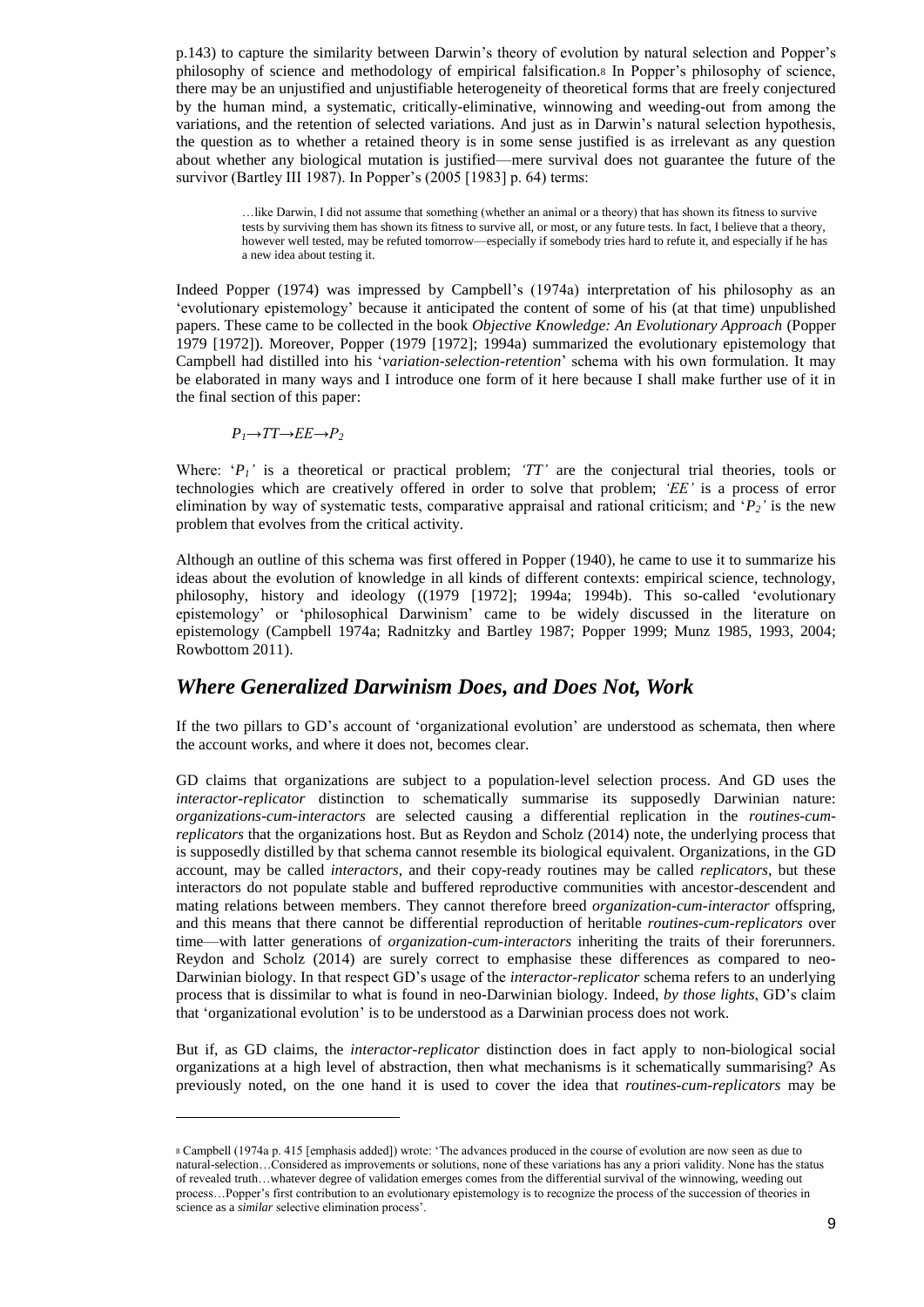*diffused*—by imitation—from one existing *organization-cum-interactor* to another. And on the other hand, it is used to cover the idea that *routines-cum-replicators* may be *inherited* by a new *interactor-cumorganization* from an extant *interactor-cum-organization*—by means of a business spin-off or franchise arrangement. A market-based selection process of organizations supposedly then makes for the differential diffusion and inheritance of routines. *By those lights*, or so GD claims, there is a form of 'Darwinian' evolution.

But for my own part, I fail to see the significance of GD's distinction between 'diffusion' and 'inheritance'—aside from the fact that the latter invites the invocation of *biological* metaphors such as 'parent', 'offspring', and 'inheritance'. Granted that both of the so-called 'diffusion' and 'inheritance' scenarios would seem to require the replication of information, but that is really just a short-hand description of what is actually happening. What both require is a person understanding a routine as a solution to a business or organizational problem, either on the basis of their own subjective memory of its prior application, or with the assistance of it being recorded as an objective knowledge product that is external to their mind; for instance in a handbook, textbook, manual, or plan. Thus, just as routines influence the affairs of the organization and the material world *through us*, they are also transferred from organization to organization *by us*. Subjective thought processes and acts of thinking are the intermediary through which abstract business plans or franchise models are put into effect. It is a *person* who carries routines from one situation to another, attempting to trial and/or imitate their application in a new context. Speaking of an organization as an 'offspring', that 'inherits' information from a 'parent' simply obscures this with a biological metaphor. In short, what is the use of the *interactor-replicator* schema if its proponents seem unable to grasp the details of this process *without* making recourse to the very biological metaphors and analogies that the schema is intended to transcend?

Indeed, I think that what we are talking about here is the interaction between what Popper (1979 [1972]; 1994a) called '*World 1, 2 and 3*'*.* World 1 being comprised of physical material objects, world 2 of mental states, and world 3 by the objective products of the human mind—such as the aforementioned contents of handbooks, textbooks, manuals, or plans. World 3 objects, according to Popper (1979 [1972], possess a reality that is autonomous from the material media on which they may be recorded. The GD account, I argue, implicitly recognizes the interaction of worlds 1, 2 and 3. We are told that routines are '…organizational dispositions to energize conditional patterns of behaviour within teams' (Hodgson 2013a p. 977). And we are told that '…firms can alter their routines (replicators), whereas (outside modern genetic engineering) no biological organism can manipulate its genes (replicators)' (Hodgson 2013a p. 984). But this presupposes, I argue, a complex ontology that is hardly captured by the vague notion that organizations possess an 'ontological communality' (Hodgson 2013a p. 978). What it seems to require, once the ontological dots are connected together so to speak, is that: firstly, a routine is something that is able to inform an individual's subjective dispositions (i.e. world 3 interacts with world 2); secondly, those subjective dispositions have a consequent energized effect on the material world (world 2 interacts with world 1); thirdly, the routines are something that are amenable to alteration by becoming the focus of criticism (world 2 interacts with world 3). A routine must therefore be an autonomous, objective knowledge product that is open to criticism via interaction with the human mind. Only then can a routine be open to further adaptation in its own right. And of course, the GD account makes room for this because it claims that it allows for so-called organizational-level adaptation—the deliberate adaptation of routines to environmental factors within any particular organization. But in itself this shows the inadequacy of the *interactor-replicator* schematic picture: that it is organizations as *interactors* that interact. In actuality, the supposed *routine-cum-replicators* may be interacting with the critical acumen of an organization's people all of the time.

But if the *interactor-replicator* generalized term is a poor schema with which to represent what is going on, one that fails to capture any striking commonality between Darwin's theory of evolution by natural selection and the mechanisms that drive the supposed evolution of organizations, then GD's account of evolutionary change collapses to its first schema: *variation-selection-retention.* And indeed, I argue that the notion of routines being 'diffused', 'inherited' and 'altered' is easily accommodated by this. This is especially obvious when the conceptual triplet of *variation-selection-retention* is elaborated, not by the *interactor-replicator* distinction, but by Popper's (1979 [1972], 1994a) schema of *P1→TT→EE→P2.*.

Take, for instance, the case of the deliberate adaptation of organizational routines to environmental factors—what GD claimed to be organization-level adaptation through the intentional decision making of organizational leaders. How might Popper's schema summarize this? The leaders receive reports of a problem situation, *P1*. They creatively formulate trial theories *TT*—conjectured without any *a priori* justification—of how to alter routines to resolve the problem situation. Error elimination, *EE*, follows by way of the critical testing of the new routines in the organization and an assessment of whether they improve the problem situation. Any aspect of the testable *TT* that has seemingly withstood the testing and criticism may be selected and retained. A new problem situation,  $P_2$ , arises. If  $P_2$  is very different to  $P_1$  the organization may have changed a lot; if not it may have changed very little—perhaps having only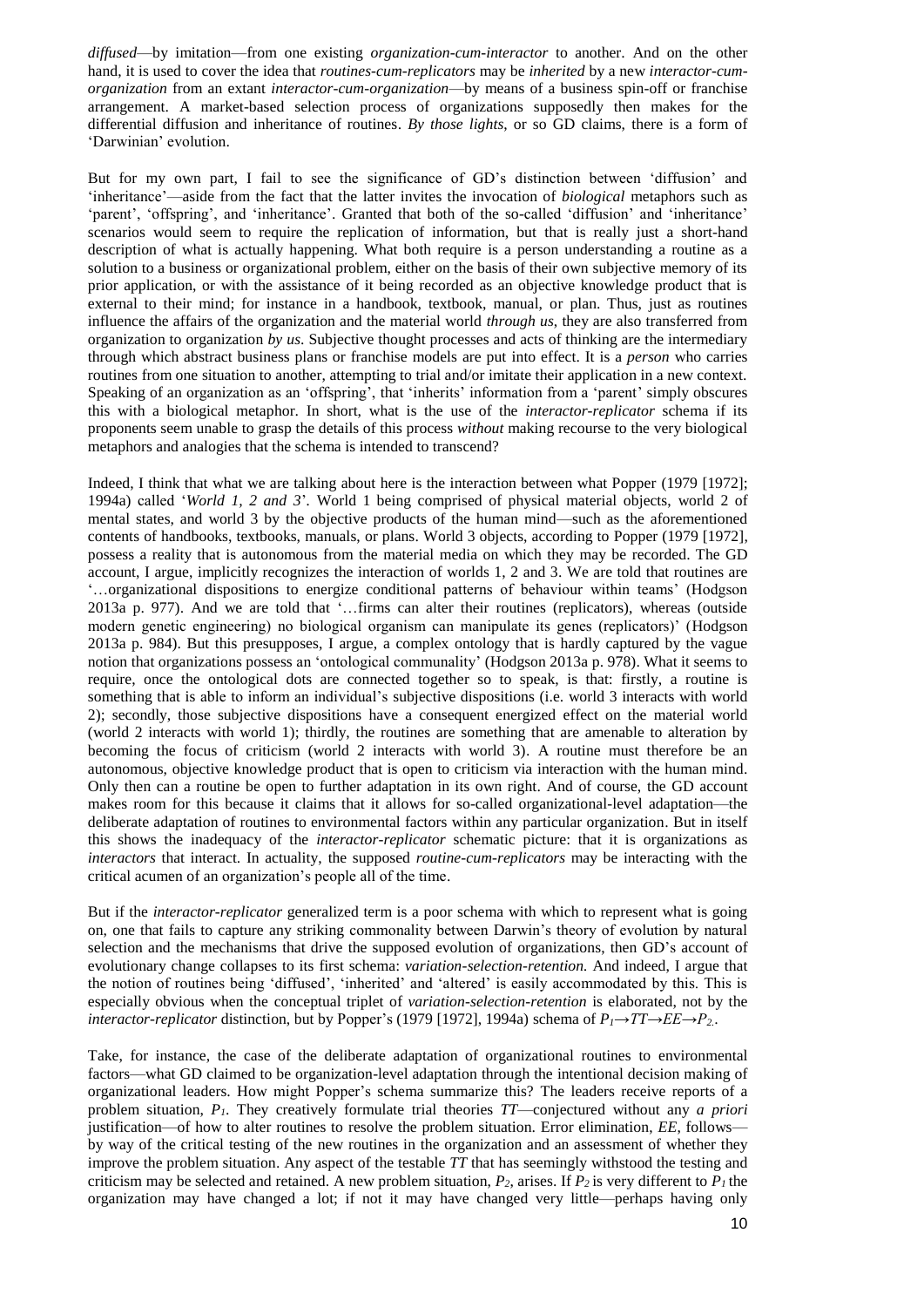eliminated the prospects for *TT*. Making no changes, by doing nothing other than what has previously been done, may also be considered to be a trial theory—albeit perhaps a dogmatically held hope that *P<sup>1</sup>* will improve of its own accord. On the other hand, a  $P_2$  that significantly differs from  $P_1$  may present an enormous environmental problem of a very different magnitude *to a competitor* of the organization in focus. The very existence of *P2* may demonstrate that its products and mode of organization are now defunct, or will, at best, come to occupy only a niche. Consider, for instance, the predicament of the horse-drawn buggy manufacturers at the advent of the Ford motor car. Indeed, this may also illustrate why often we replace the label 'evolutionary' market change with the label 'revolutionary' market change.

Or take the replication of extant routines by so-called 'diffusion' or 'inheritance'—which I have argued above do not really differ. Here, the problem is simply one of imitating and copying the performance of a routine as exactly as possible—either from the subjective memory of its prior performance, or from its objective recording in a plan, handbook, or manual. This will in itself be a special case of  $P_I \rightarrow TT \rightarrow EE \rightarrow P_2$ , where it is discernible copy-error that requires elimination (EE). Of course, given the case outlined above, even a perfect copy may be useless if the routine is unsuitable to the new environmental circumstance to which it is applied.

Or take GD's idea that what the so-called 'diffusion' and 'inheritance' of routines helps to develop, at an elementary level, are habits in the living, breathing, organisms that populate a social organization:

Habits are the most elementary replicators in social evolution. They are learned dispositions to behave in a particular way in a particular circumstance (Hodgson 2013a p. 977).

Here, following Popper (2002c [1974] p. 52), we may say that, given a theory *T* that a particular practical action should be done in a problem circumstance *P*, there is the repeated practical performance of the action. Change then follows, through a process of error elimination *EE* until the performance of certain actions or reactions become almost automatic within an individual. Think of a soldier who is able to strip and reassemble a rifle even when blindfolded.

As these illustrations may indicate, the use of Popper's  $P_I \rightarrow TT \rightarrow EE \rightarrow P_2$  schema highlights something other than GD's emphasis on the adaptation or replication of 'problem-solving or developmental information' (Hodgson 2013a p. 977). For that underplays *the growth of objective knowledge as it moves from old problems to new problems:*  $P_1 \rightarrow P_2$ . GD's image of population-level change through the winnowing out of interactors with disadvantageous routines hardly captures this aspect to social change. Popper (1994a p. 11) offered the example of Henry Ford:

Henry Ford's original problem was: how can we provide transport for the vast spaces of the United States? This was his *P*<sub>1</sub>. He proposed the theory: by building a cheap motor car. This led through various trials and errors to a new problem: how can we provide the roads and parking spaces needed for our cars? The original problem  $P_I$  was the problem of transport. The new problem is the traffic problem—a problem of frustration.

Hence the diagrammatic schema might resemble figure 1, where the development of objective knowledge concerning the original problem,  $P_1$ , proliferates new problems  $P_2$ ,  $P_3$ ,… $P_n$ . In the case of the motor car these might be: road traffic congestion, pollution, urban planning, the supply of fuel, travel safety etc.



**Figure 1: Popper's evolutionary schema applied to a practical technology.**

Others speak of the 'revenge effect of technology' (Tenner 1996).

Thus, physical tools, social technologies, managerial methods, information technologies… all may have repercussions and unintended consequences. In *The Open Society and Its Enemies*, (1966 [1945] p. 162) Popper wrote:

…we are making…experiments all the time. The introduction of a new-kind of life insurance, of a new kind of taxation, of a new penal reform, are all social experiments which have their repercussions throughout the whole of society…Even a man who opens a new shop…is carrying out a kind of social experiment on a small scale; and all our knowledge of social conditions is based on experience gained by making experiments of this kind.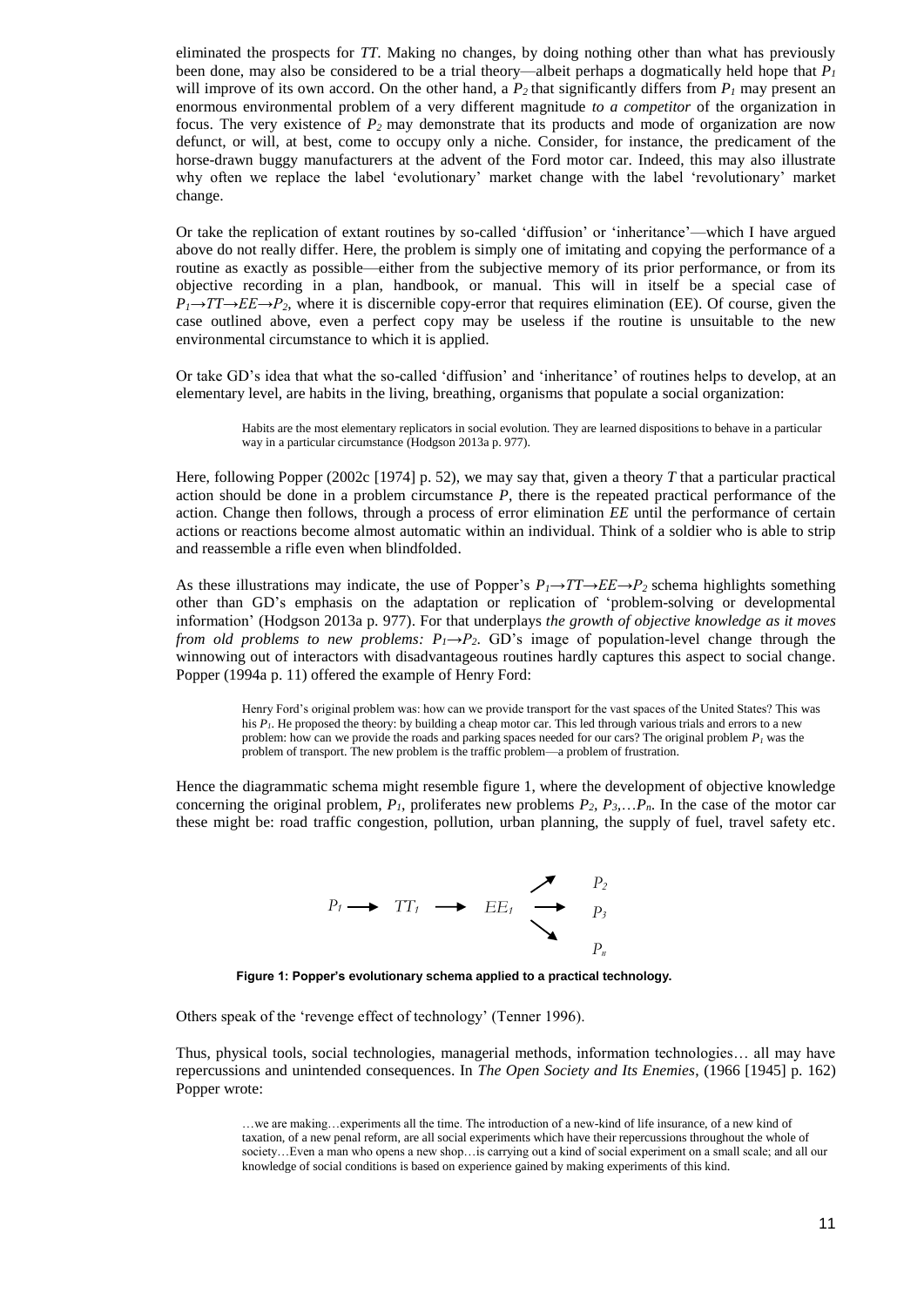Finally, is it legitimate to use the labels 'evolutionary' or 'Darwinian' to describe these distinctly 'Popperian' schematic representations? As was earlier noted, it was the American psychologist, Donald Campbell, who first used the label 'evolutionary' (1974a p. 413) to characterize Popper's epistemology. He did so because he thought that Popper's philosophy of science incorporated the three conceptual core elements that he associated with the Darwinian evolutionary sequence: '*variation-selection-retention'* (Campbell 1974a p. 421, 1974b p. 143). Campbell (1974a p. 434) also recognized, although perhaps in a more circumspect way, the same sequence in Popper's ideas about the growth of *World 3* objective knowledge more generally. Popper (1994a p. 63) also described his own schema of *P1→TT→EE→P<sup>2</sup>* as a '… theory of emergent evolution through problem-solving' and even as '… a generalization of Darwin'. But Popper explicitly presented this theory as a *schema*. Unlike a scientific theory, neither Campbell's conceptual triplet nor Popper's schema possess first-order explanatory power. Thus, as Popper (1994b p. 63) says, they represent a '*generalization of Darwin'*. This seems to me to be a better characterization of their schematic basis than the more scientifically sounding *'Generalized Darwinism'*.

## *Conclusion*

Generalized Darwinism (GD) claims to be a conceptual and theoretical framework for researching evolutionary change processes in organizations. But how this framework ought to be interpreted requires careful consideration. In contrast to Darwin's theory of evolution by natural selection proper, the GD framework is not an explanatory deductive argument form. What it is that GD actually generalizes and intends to explain thereby becomes somewhat moot. My own conclusion is that GD is best summarized by two general schemata that purport to distil supposed commonalities between processes of 'organizational evolution' and biological evolution. That terminology may dispel any confusion about GD's epistemological and methodological status. But in considering the applicability of the two schemata to the social domain, criticism reveals one to be problematic, whereas the other, to which the GD programme collapses if the problematical schema is dispensed with, has long been associated with another so-called 'evolutionary approach' to the understanding of social change: Sir Karl Popper's 'evolutionary epistemology'. Thus, contrary to the impression that is given by the proponents of GD, organizational theorists need not commit to the GD framework before appropriating the term 'evolution'. Indeed, if organizational theorists are interested in formulating an account of the evolutionary character of social and organizational change, then they may do so by using the objective knowledge epistemology of Sir Karl Popper. His is an epistemology that has been widely described as both 'evolutionary' and 'Darwinian'.

# *Conflict of Interest Statement*

On behalf of all authors, the corresponding author states that there is no conflict of interest.

# *Acknowledgements*

A previous version of this paper, entitled 'Towards (and Away From) An Evolutionary Theory of Organization', was presented at *Philosophy of Management 2015*, St Anne's College, University of Oxford,  $9-12<sup>th</sup>$  July 2015. A shortened version of the paper, with the present title, was presented to faculty of the Newcastle Business School, Northumbria University on 30<sup>th</sup> June 2016. I am grateful for the comments and criticisms that I received at these various events. I thank also Geoffrey Hodgson and two anonymous referees for commenting on the previous version of this paper. The responsibility for all opinions and errors rests with the author.

# *Biography*

Rod Thomas was born in Bridgend, Wales. He was educated at Brynteg Comprehensive School and the University of York, UK. Presently he teaches in the Organisation and Human Resource Management subject group of the Newcastle Business School, Northumbria University, UK. Prior to this he worked as a manager in NHS England. He has had papers published in the *Cambridge Journal of Economics, Kybernetes, Philosophy of Management, The Journal of Management in Medicine, The Journal of Organisational Change and Social Transformation,* and elsewhere.

# *References*

Bartley III., W.W. 1987. The Division of Knowledge. In *Centripetal Forces in the Sciences*, ed. G. Radnitzky 67–102. New York: Paragon House.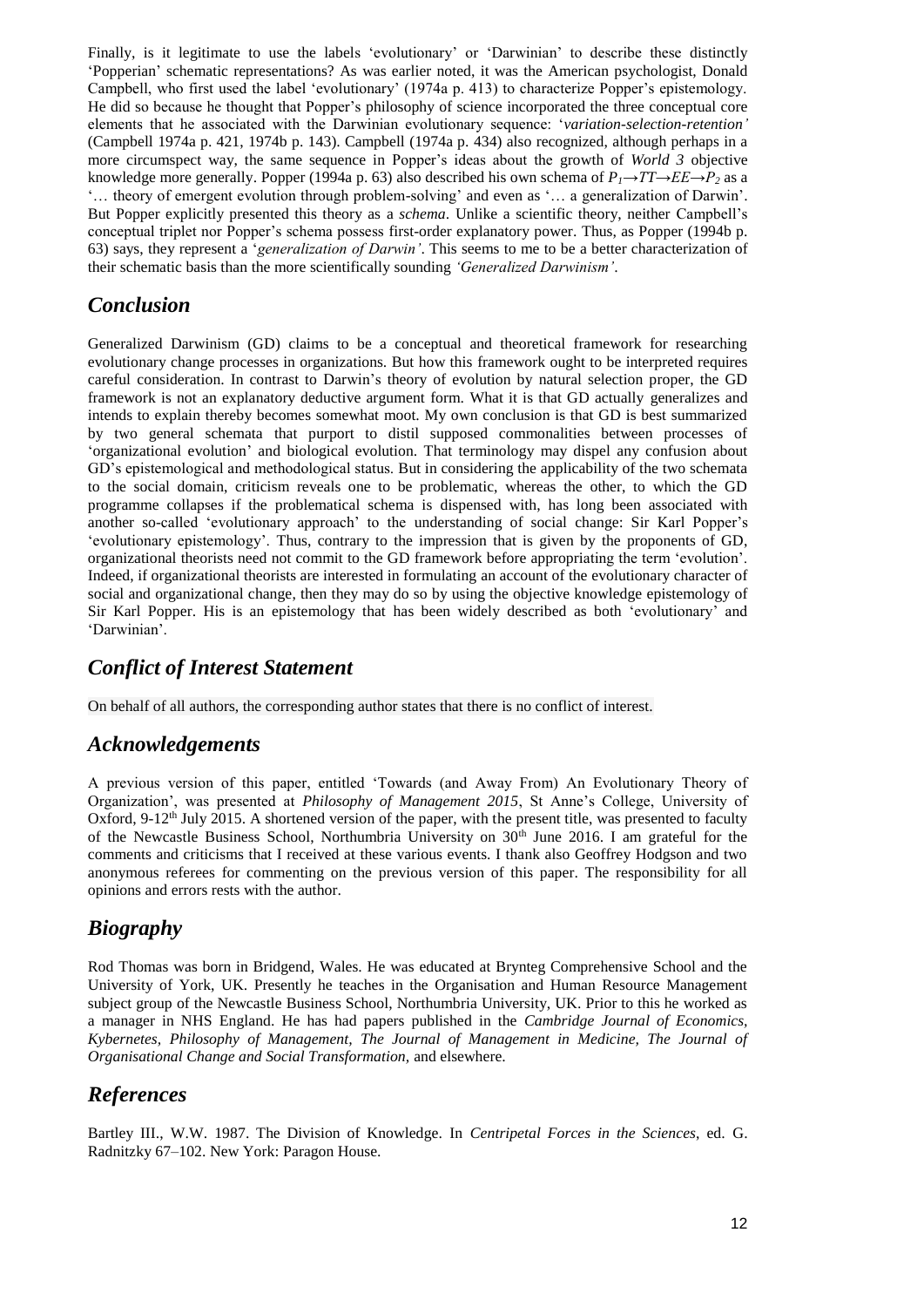Campbell, Donald T. 1974a. Evolutionary Epistemology. In *The Library of Living Philosophers The Philosophy of Karl Popper*, Volume XIV Book 1, ed. P.A. Schilpp 413–463. La Salle, Illinois: Open Court.

Campbell, Donald T. 1974b. Unjustified Variation and Selective Retention in Scientific Discovery. In *Studies in the Philosophy of Biology*, eds. F.J. Ayala and T. Dobzyhansky 139–161. London: Macmillan.

Darwin, Charles. 1968 [first published 1859]. *The Origin of Species.* (Ed.) J.B. Burrow. Harmondsworth: Penguin.

Dollimore, Denise E. 2014a. Untangling the Conceptual Issues Raised in Reydon and Scholz's Critique of Organizational Ecology and Darwinian Populations. *Philosophy of the Social Sciences* 44 (3): 282-315.

Dollimore, [Denise E. 2](http://oss.sagepub.com/search?author1=Geoffrey+M.+Hodgson&sortspec=date&submit=Submit)014b. Darwinism and Organizational Ecology: A Reply to Reydon and Scholz. *Philosophy of the Social Sciences* 44 (3): 375-382

Flew, Antony. 1984. *Darwinian Evolution*. London: Paladin.

Hodgson, Geoffrey M. 2013a. Understanding Organizational Evolution: Toward a Research Agenda using Generalized Darwinism. *Organization Studies* 34(7): 973-992*.*

Hodgson, Geoffrey M. 2013b. Clarifying Generalized Darwinism: A Reply to Scholz and Reydon. *Organization Studies* 34(7): 1001-1005*.*

Howard, Jonathon. 1982. *Darwin.* Oxford: Oxford University Press.

Huxley, Julian. 1974 [first published 1942]. *Evolution. The Modern Synthesis.* Revised Third Edition, (Ed.) John R. Baker. London: George Allen & Unwin.

Magee, Bryan. 2016. *Ultimate Questions*. New Jersey: Princeton University Press.

Mayr, Ernst. 1982. *The Growth of Biological Thought. Diversity, Evolution and Inheritance.* Cambridge Massachusetts: Belknap Harvard.

Miller, David. 1994. *Critical Rationalism: A Restatement and Defence*. La Salle, Illinois: Open Court.

Miller, David. 2006. *Out of Error: Further Essays on Critical Rationalism*. Aldershot: Ashgate.

Munz, Peter. 1985. *Our Knowledge of the Growth of Knowledge. Popper or Wittgenstein?* London: Routledge & Kegan Paul.

Munz, Peter. 1993. *Philosophical Darwinism. On the Origin of Knowledge By Means of Natural Selection.* London: Routledge.

Munz, Peter. 2004. *Beyond Wittgenstein's Poker. New Light on Popper and Wittgenstein.* Aldershot: Ashgate.

Ormerod, Paul. 2005. *Why Most Things Fail…And how to avoid it.* London: Faber and Faber.

Popper, Karl. 1940. What is Dialectic? *Mind* 49: 403-426. Reprinted as Chapter 15 in Popper 2002a [1963].

Popper, Karl. 1966 [first published 1945]. *The Open Society and Its Enemies Vol. II. The High Tide of Prophecy: Hegel, Marx, and the Aftermath*. London: Routledge.

Popper, Karl. 1974. The Philosopher Replies. Campbell on the Evolutionary Theory of Knowledge. In *The Library of Living Philosophers The Philosophy of Karl Popper*, Volume XIV Book 2, ed. P.A. Schilpp 1059-1065. La Salle, Illinois: Open Court.

Popper, Karl R. 1979 [first published 1972]. *Objective Knowledge - An Evolutionary Approach.* Revised Edition. Oxford: Oxford University Press.